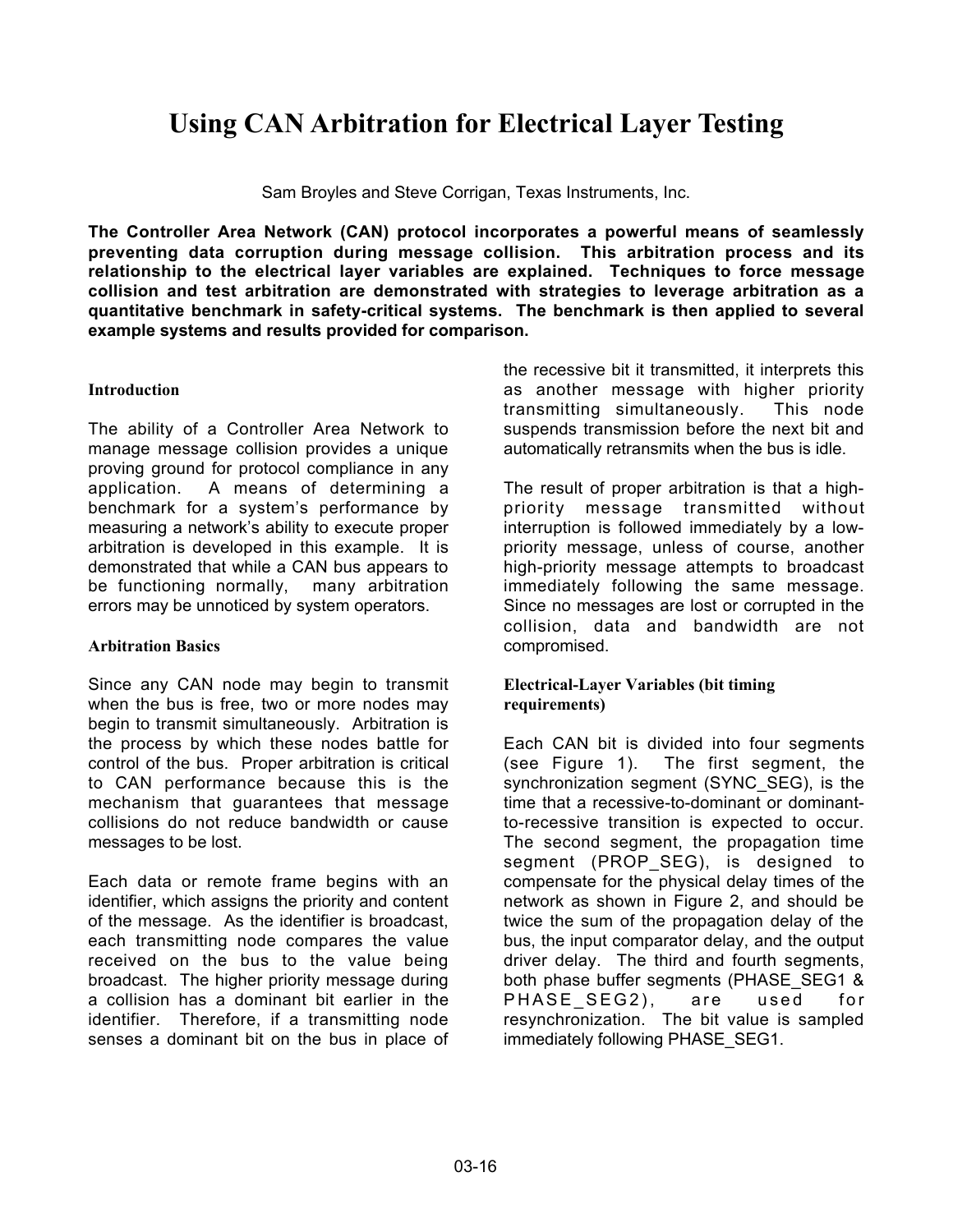

Figure 1. Partitioning of the Bit Timing Segments

The bit rate may be changed by either changing the oscillator frequency, which is usually restricted by the processor requirements, or by specifying the length of the bit segments in "time quantum" and the prescaler value. The prescaler value is multiplied by the minimum time quantum, which is the reciprocal of the system clock frequency,  $1/f_{sys}$ , to determine the length of a working time quantum. Bit time may then be calculated as the sum of each bit segment, and the bit rate may be calculated as the reciprocal of this sum.

Each node must perform a hard synchronization upon every recessive-todominant edge after a bus idle or received start of frame. Hard synchronization is a restarting of the internal bit timing to force the edge into the SYNC\_SEG, where edges are expected to occur. Resynchronization is performed on all other recessive-to-dominant edges of other received bits by lengthening or shortening the PHASE\_SEG1 or PHASE\_SEG2 by one to four time quanta as specified by the resynchronization jump width. If the difference between the edge causing resynchronization and the SYNC\_SEG exceeds the resynchronization jump width, the effective result is the same as a hard synchronization.

# **CAN Network Errors**

CAN protocol specifies five different types of network errors. A transmitting node detects a bit error when it monitors a bit value different than it is transmitting; the reaction to this condition varies with the nature of the error. A stuff error occurs when the bit-stuffing rule is violated – a bit of opposite value must be inserted immediately following any series of five consecutive bits of the same value in a message. A cyclic redundancy check (CRC) error occurs when a receiving node receives a different CRC sequence than anticipated. (Note that all nodes independently calculate the CRC sequence from the data field). A form error occurs when a field contains an illegal bit value. Finally, an acknowledgement (ACK) error occurs when the transmitter does not monitor a dominant bit in the ACK slot to signify that the message had been received properly by another node as shown in Figure 2.

When a node detects a bus error, it transmits an error frame consisting of six dominant bits followed by eight recessive bits. Multiple nodes transmitting an error frame will not cause a problem because the first recessive bits will be overwritten. The result will remain six dominant bits followed by eight recessive bits, and cause the bus to be safely reset before normal communications recommence.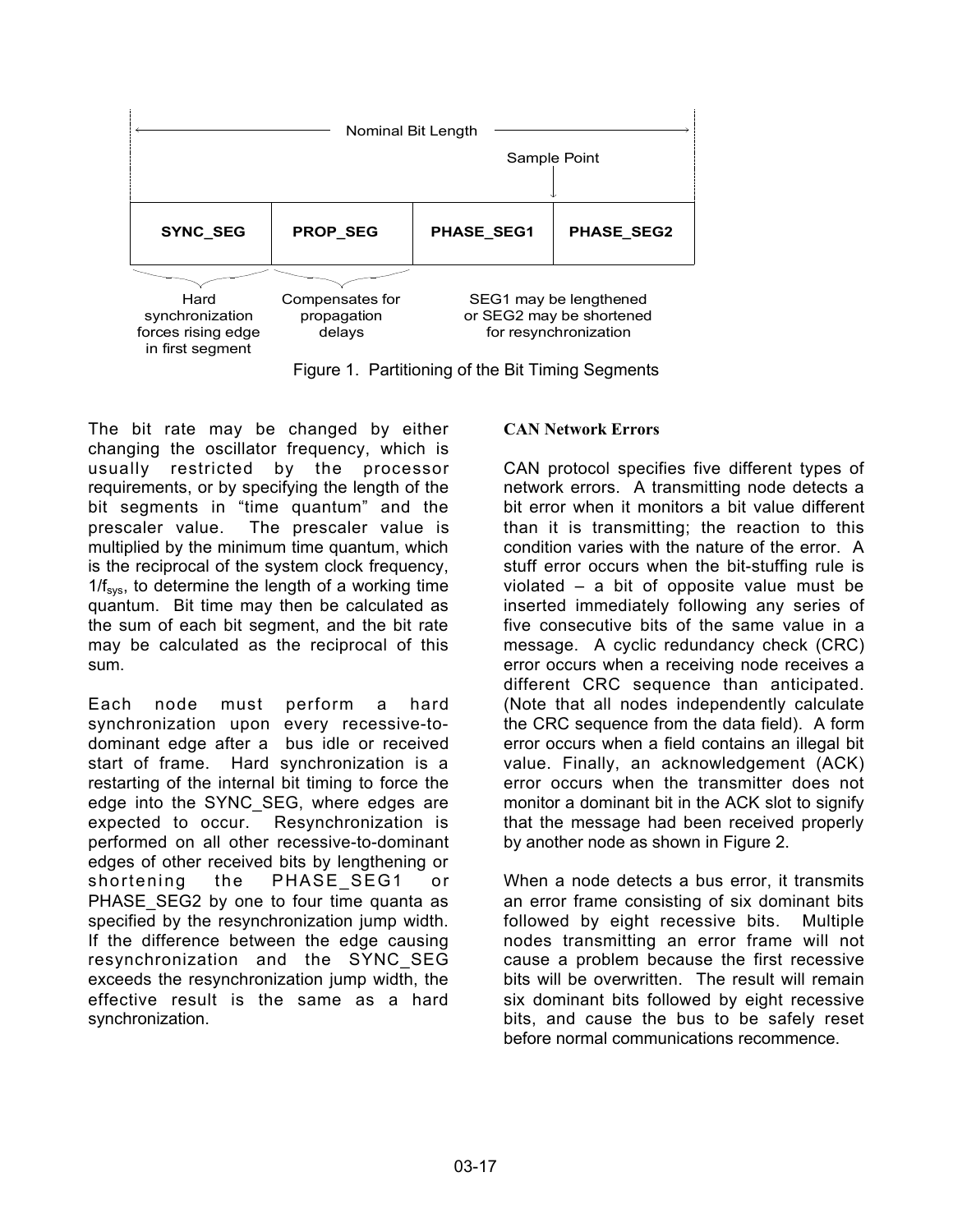

Figure 2.

Round trip propagation delay of network measured as the delta of the ACK bit response time between two nodes on opposite ends of the network.

The CAN protocol provides a means of fault confinement by requiring each node to maintain separate receive and transmit error counters. Either counter will be incremented by 1 or 8, depending on the type of error and conditions surrounding the error. The receive error counter is incremented for errors during message reception, and the transmit error counter is incremented for errors during message transmission (for further details, see reference 1). When either of these counters exceed 127, the node is declared "errorpassive," which limits the node from sending any further dominant error frames. When the transmitted error count exceeds 255, the node is declared "bus-off," which restricts the node from sending any further transmissions. The receive and transmit error counters are also decremented by 1 each time a message is received or transmitted without error, respectively. This allows a node to return from error-passive mode to error-active mode (normal transmission mode) when both counters are less than 128. The node may

also return to error-active mode from bus-off mode after having received 128 occurrences of 11 consecutive recessive bits. Overall, a network maintains constant transmit and receive error counters if it averages eight properly transmitted or received messages for each error that occurs during transmission or reception, respectively.

# **Analysis of Network Errors**

As shown in Figure 2, the oscilloscope is an invaluable tool for observing bus status. For these experiments, a Tektronix 784D oscilloscope with Tektronix P6243 1 GHz single-ended probes are used. With careful choice of message identifiers and data fields, messages can be visually associated with the transmitting node. This guarantees observation of the participation of each node during an experiment. Additionally, the transmission lines from the controllers to the transceivers are useful for monitoring the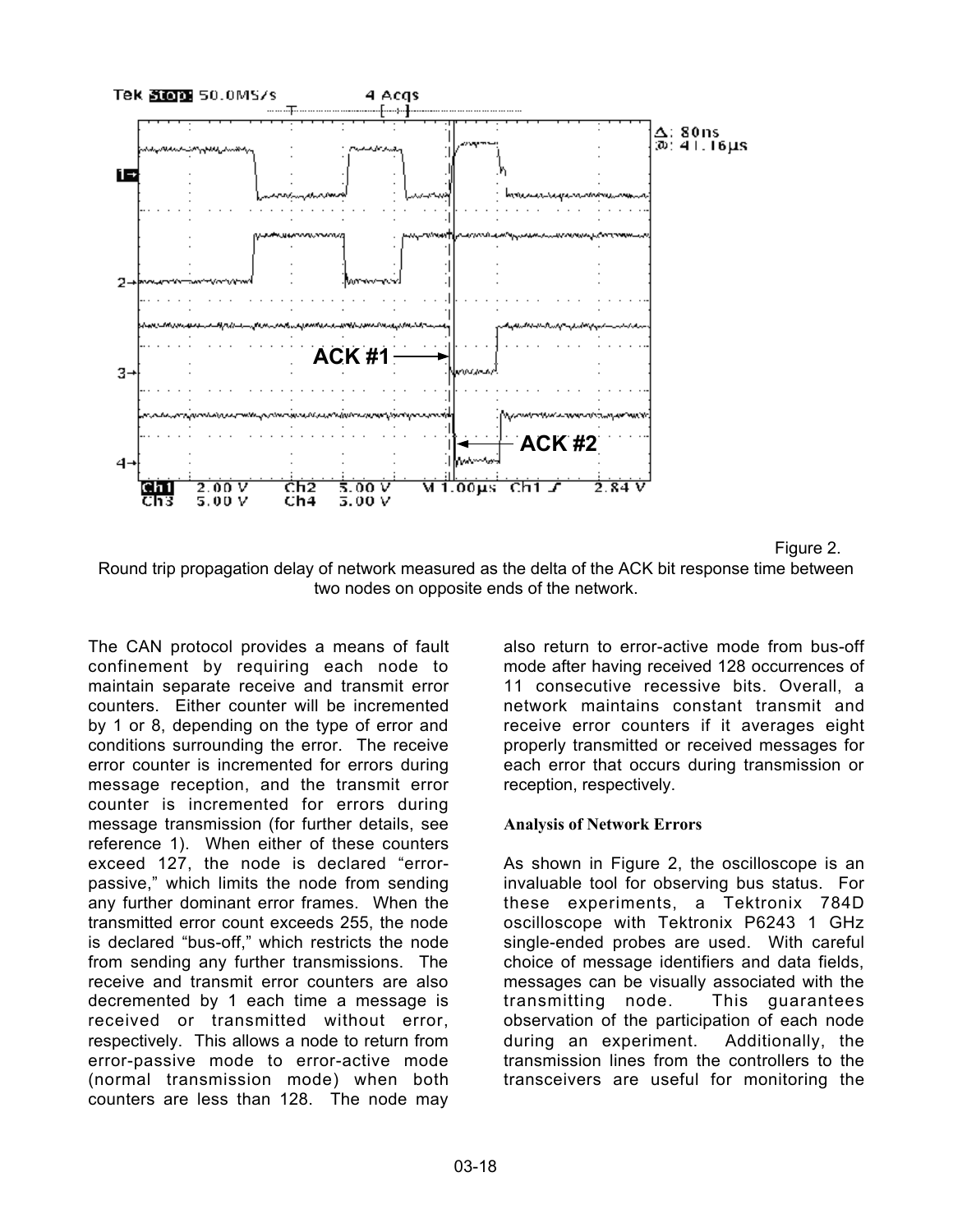participation of each node during arbitration and ACK.

A more detailed record of bus activity may be found in the status and control registers of the processors that are reviewed after each experiment. Though the error counters are incremented and decremented through a complex series of rules, it is sufficient to note error status and types of errors that occur to assess bus performance under a set of experimental conditions.

To ensure that every message collision results in proper arbitration, it is required that the processor be programmed to identify the order in which each message is received. This is accomplished by checking for a receive message pending flag. For the purpose of these experiments, the processor of node A in Figure 3 is programmed to stop program execution upon the first event of improper arbitration.

#### **Forcing Message Collision**

While operating with a two-node bus, if one node enters the bus-off state, either the bus becomes silent or the other node continues to retransmit until the reception of a proper ACK bit is received. With three or more nodes, a proper ACK bit would be inserted by one of the remaining nodes and the bus simply becomes silent. Either case represents an experimental condition that would not be recommended for use in a final application.

With the three-node bus in Figure 3, message collision is forced by programming two nodes to respond immediately to a message from the third node. In these experiments, node A is programmed to send a data frame and wait for nodes B and C to respond. If nodes B and C respond in the wrong order, arbitration is not properly negotiated and node A does not retransmit. If nodes B and C do respond in the proper order, arbitration is properly negotiated and node A retransmits its message.



Figure 3. The Experimental 3-Node Bus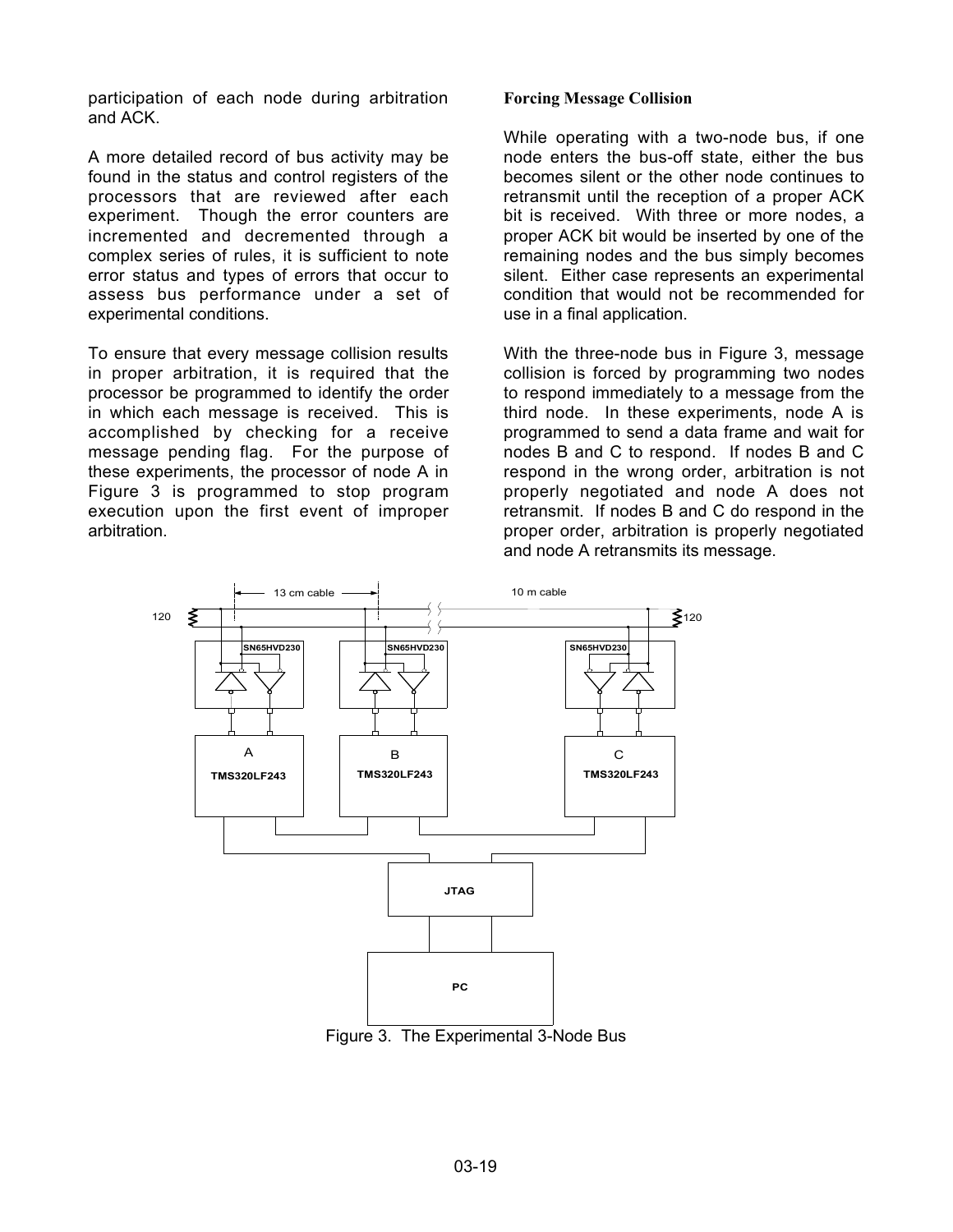Figure 4 displays a signal capture of this system during arbitration. Channel 1 is the bus signal while channel 2 displays the output signal of the node with the highest priority, node A. Channel 3 is the output signal of node B, which is the lowest priority message on the bus. Channel 4 is the output signal of node C,

which is the medium priority message. Notice that both nodes B and C participate in the ACK bit of node A and begin transmitting together. However, after just a few bits node B stops transmission until node C, the higher priority node, is finished.



Figure 4. Arbitration Display

# **Experimental Network Systems**

Three bus systems were tested to study arbitration and system performance. In each system, three nodes actively participate on the network. Node A sends the first data frame. Nodes B and C attempted to respond simultaneously and negotiated bus control. All messages have 29-bit identifiers and 8-byte data fields. Node A retransmits it's data frame and begins the process again if the dominant message from node C is received before the recessive message from node B. This continues for one million cycles unless node A receives the messages in the wrong order or until any of the nodes enters a bus-off state. The bus-off state is caused by exceeding the

allowable transmit or receive error counts. Each network is constructed with very inexpensive 120-ohm impedance twisted-pair AWG 24 cable with grounded shielding and 120 ohm terminating resistors on either end.

The first network consists of the three active nodes with nodes A and B separated by 13-cm cables and nodes C and B separated by 10 m of cable, as shown in Figure 3. The second example in Figure 5 is a network with 27 dummy load-nodes added between node C and the termination. The cable is increased between nodes B and C to 40 meters. The dummy nodes are powered transceivers without CAN controllers or processors and serve only to load the bus as if other nodes are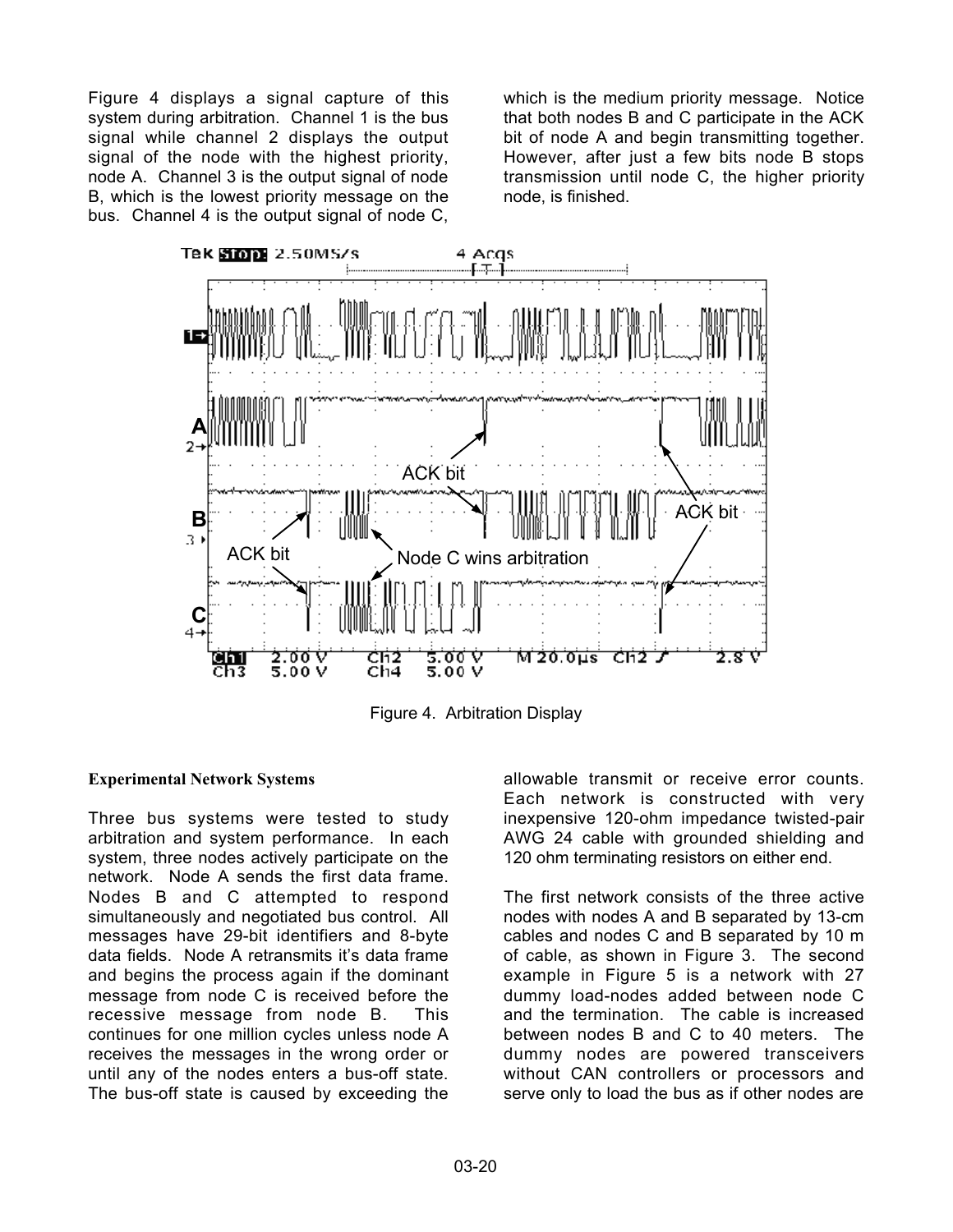present. All dummy load-nodes are mounted on a bank of test boards for ease of wiring.



Figure 5. The 30-Node CAN Bus

The third network consists of 60 nodes, as shown in Figure 6. One bank of 30 Texas Instruments SN65HVD230 CAN transceivers and one bank of 30 Philips PCA82C250 transceivers are separated by a 200-m cable.

Each bank has transceivers mounted on test boards separated by 13 cm of cable. Nodes A and B are nearest the 200-m cable on the '230 bank, while node C is nearest the 200-m cable on the '250 bank.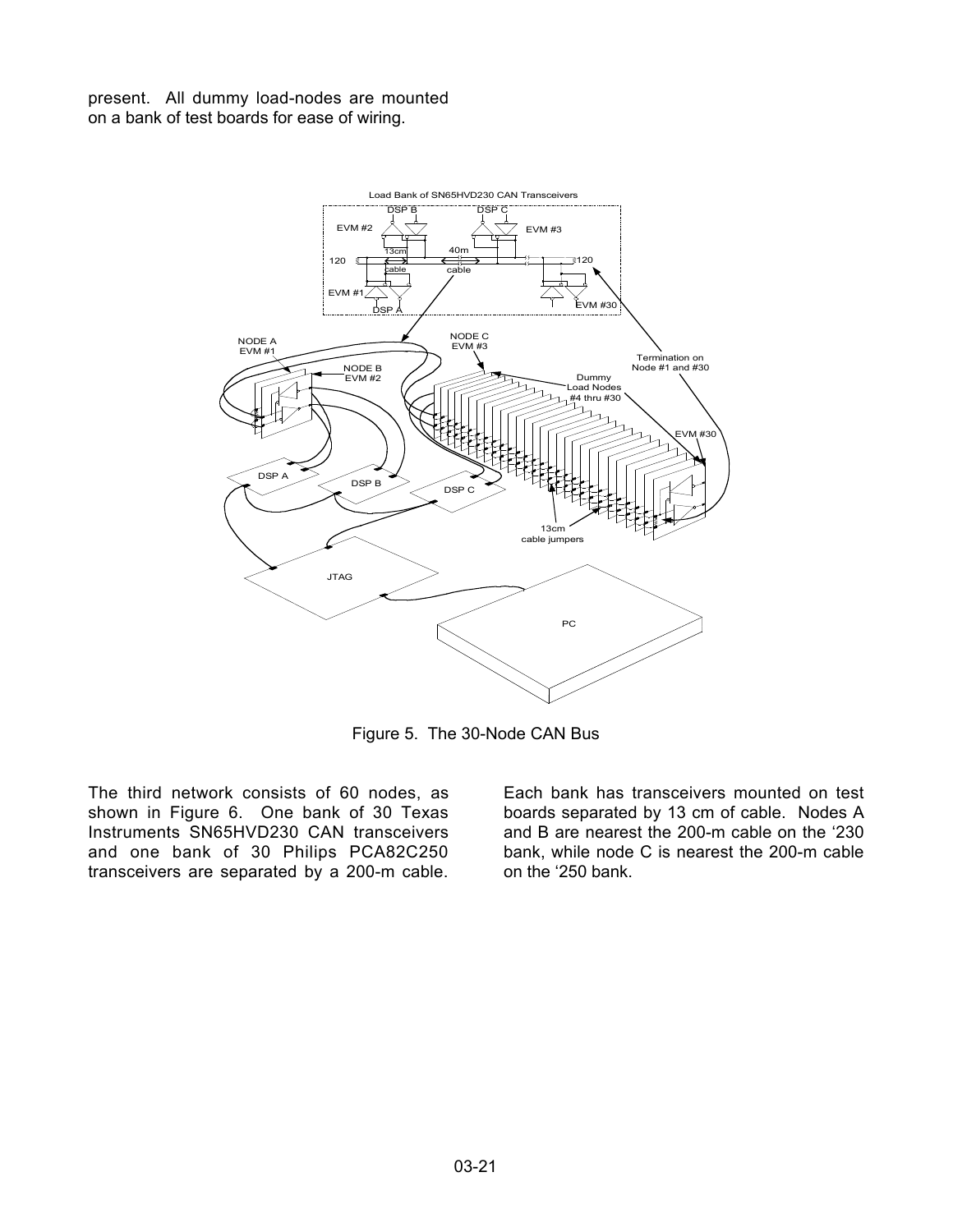

Figure 6. 60-Node CAN Bus

## **RESULTS**

## **Analysis of Experimental Network Systems**

The first example network (3 nodes) is tested at 500 kbps, 625 kbps, 800 kbps, 1 Mbps, 1.25 Mbps, and 2 Mbps. It performs flawlessly at 500 kbps and 625 kbps, but continually fails arbitration at signaling rates of 800 kbps, 1 Mbps, and 1.250 Mbps, and is inoperable at 2 Mbps due to a form error. The test is performed again by checking that each message is received without checking the receive order. Now the network functions without error at signaling rates of 800 kbps, 1 Mbps, and 1.250 Mbps. Messages from nodes B and C are being received, but in the wrong order – an arbitration compliance failure.

The 30-node network is tested with signaling rates of 250 kbps, 500 kbps, 625 kbps, 800 kbps, and 1 Mbps. It performs flawlessly at 250, 500, and 625 kbps, but fails arbitration at 800 kbps. At 1 Mbps, the network fails arbitration after encountering bit errors, stuff-bit errors, and cyclic- redundancy- check (CRC) errors. The network is re-tested by checking only that each message is being received without checking the receive order. This results in successful operation at 800 kbps, but messages from nodes B and C are being received in the wrong order. The network remained inoperative at 1Mbps after encountering form errors.

The 60-node network is tested with signaling rates of 31.25 kbps, 62.5 kbps, 125 kbps, and 250 kbps. It performs flawlessly at 31.25 kbps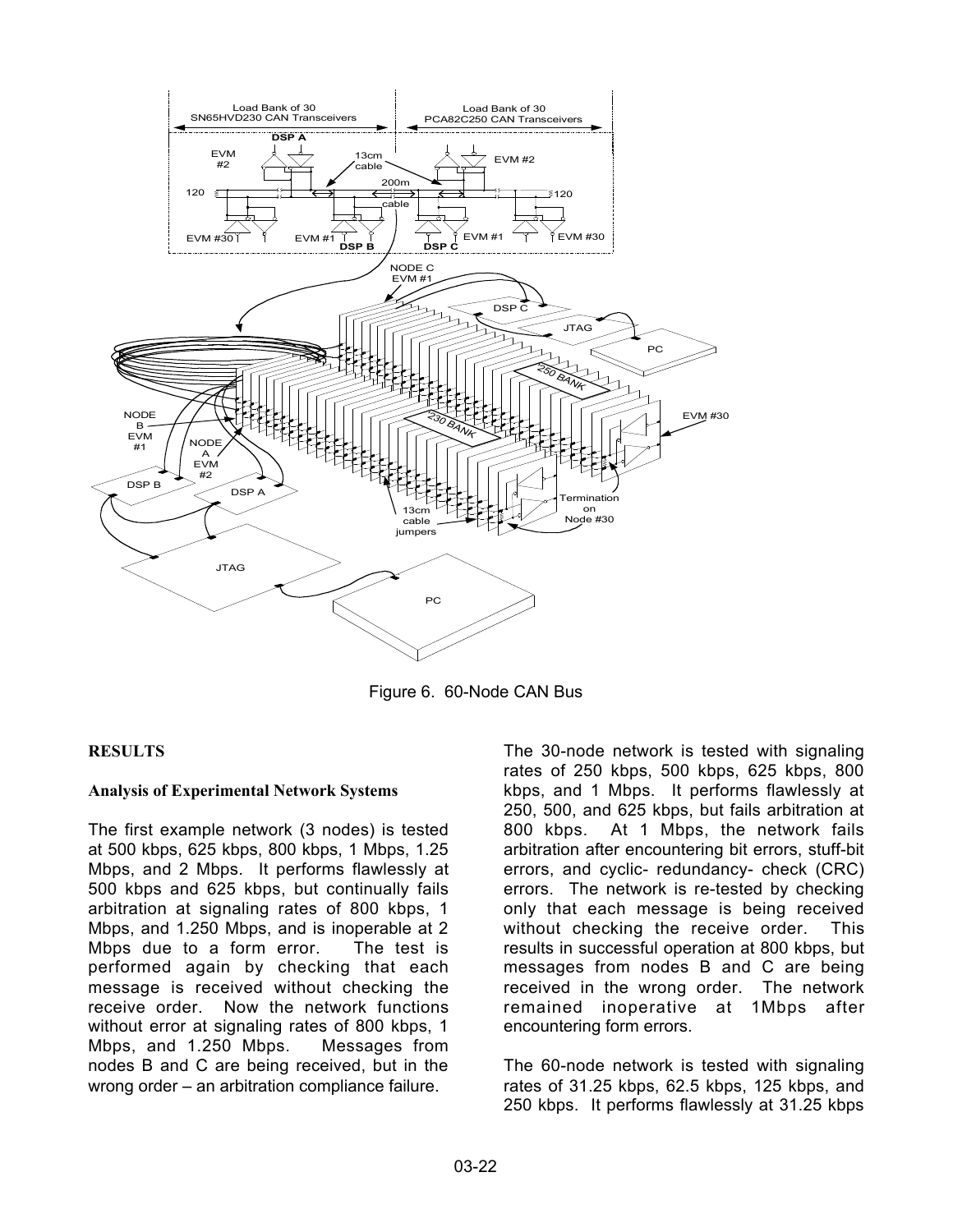and 62.5 kbps, but fails arbitration at 125 kbps having encountered form errors. It is inoperable at 250 kbps, encountering stuff bit errors. Again, the network is re-tested by checking only that each message was being received without checking the receive order, and the network remained inoperable at signaling rates of 125 kbps and above due to stuff bit errors.

Figure 7 displays the experiment without checking for receive order to better understand

the failure mechanism of arbitration. This shows node B transmitting (CH3) its lower priority message before node C (CH4) transmits its higher priority message without node C ever having competed for bus dominance. For proper arbitration, it was required that both node B and C would attempt to transmit following the message from node A (CH2).



Figure 7. CAN bus signal at 1 Mbps with 11-bit identifiers and 2-byte data fields.

Note that node C is transmitting a valid ACK bit synchronously with node B in response to node A's message, but is unable to participate in bus arbitration properly. In each of these experiments, programs for nodes B and C are identical except for the message identifiers and data fields. If a dominant bit is received on the last bit of the intermission field in the interframe space between messages, it should be interpreted as the start of frame bit. Any other node also intending to transmit a start of frame bit immediately following intermission should begin transmitting the first bit of its identifier

during the next bit so proper arbitration may commence. In other words, if one node jumps the gun on the last bit of the interframe space, all other nodes should accept this as a valid start of frame, synchronize, and transmit or receive as normal. Also, any high-priority message is delayed until the end of a lower priority message if the lower priority message began transmitting first. Therefore, node C must have attempted to transmit more than a full bit length after the dominant start of frame bit from node B, even if node B began to transmit a bit too early.